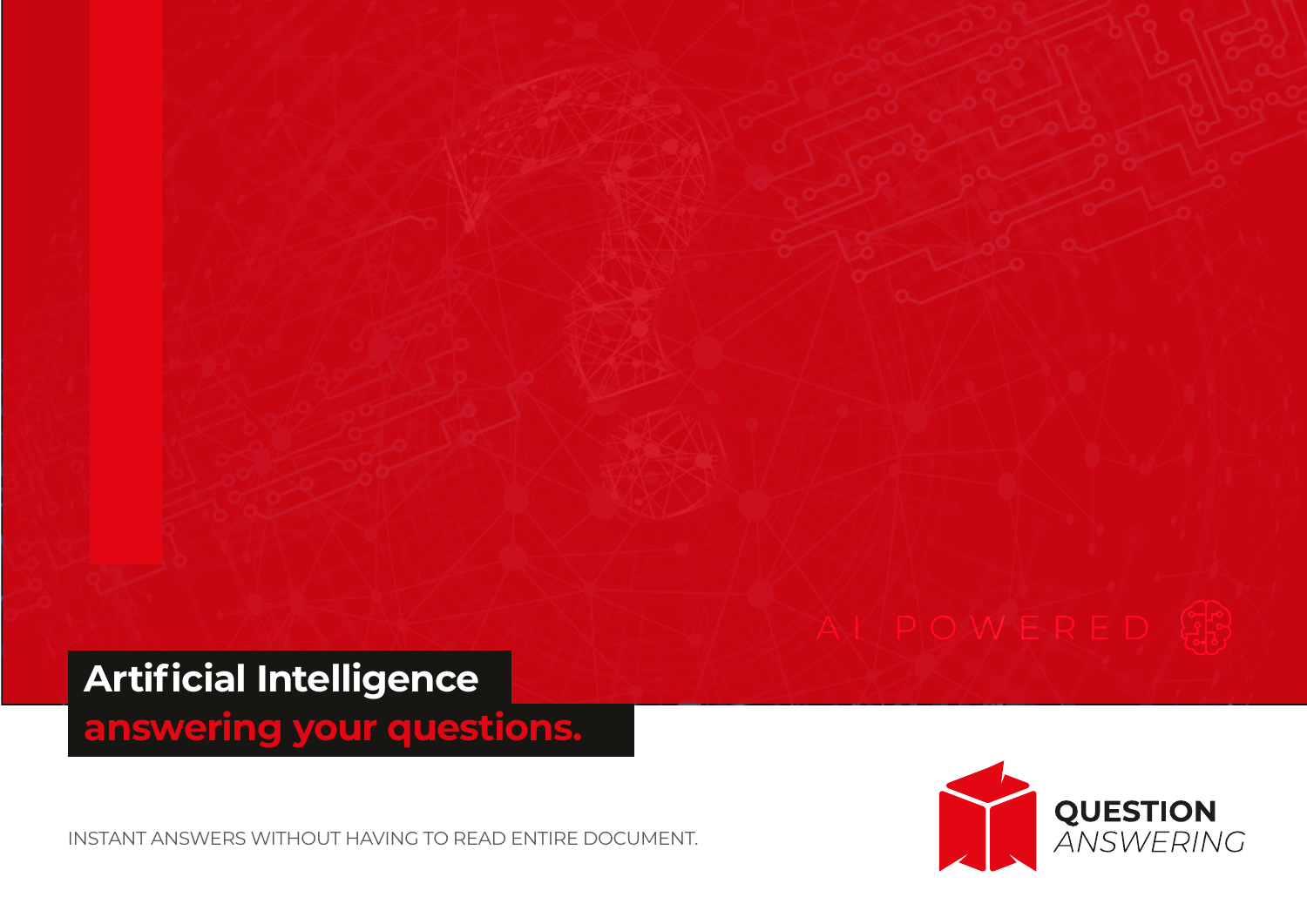

## Learn, read and answer.



# $46$

## **Analyze your documents.**

Ask your questions and get the right answers thanks to artificial intelligence.

**In just a few moments.**

AI POWERED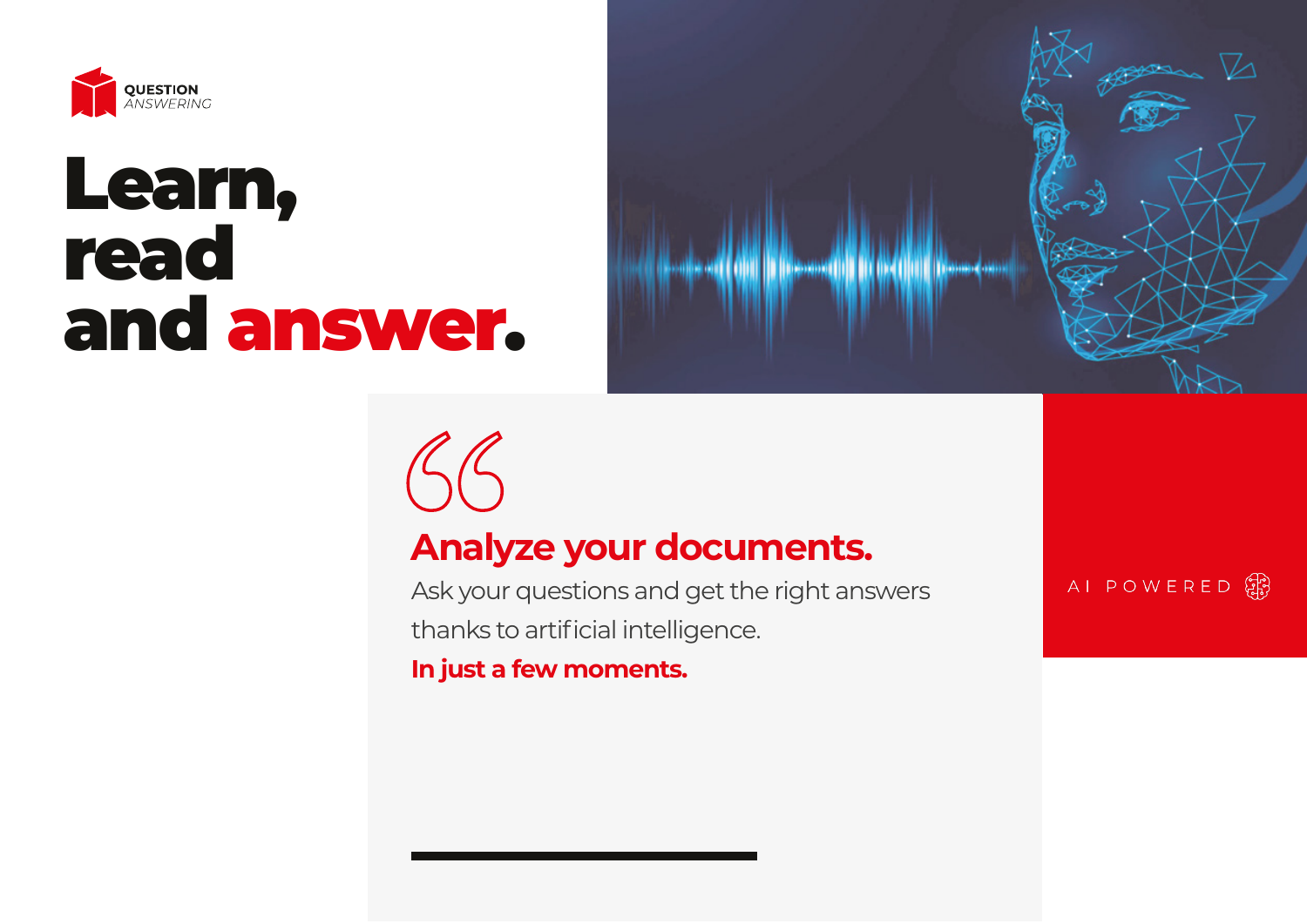



## Benefits:

**Time optimization.** 

You no longer need to browse and analyze entire documents to answer your questions.

- **intuitive.** The interface is easy to understand.
- **Business documents and customer care.**

Quickly obtain useful information for your business analysis, or make your customers' experience more efficient when they need to consult manuals.

#### **Reliable.**

Whatever the question is, you get the right answer.

TRY QUESTION ANSWERING